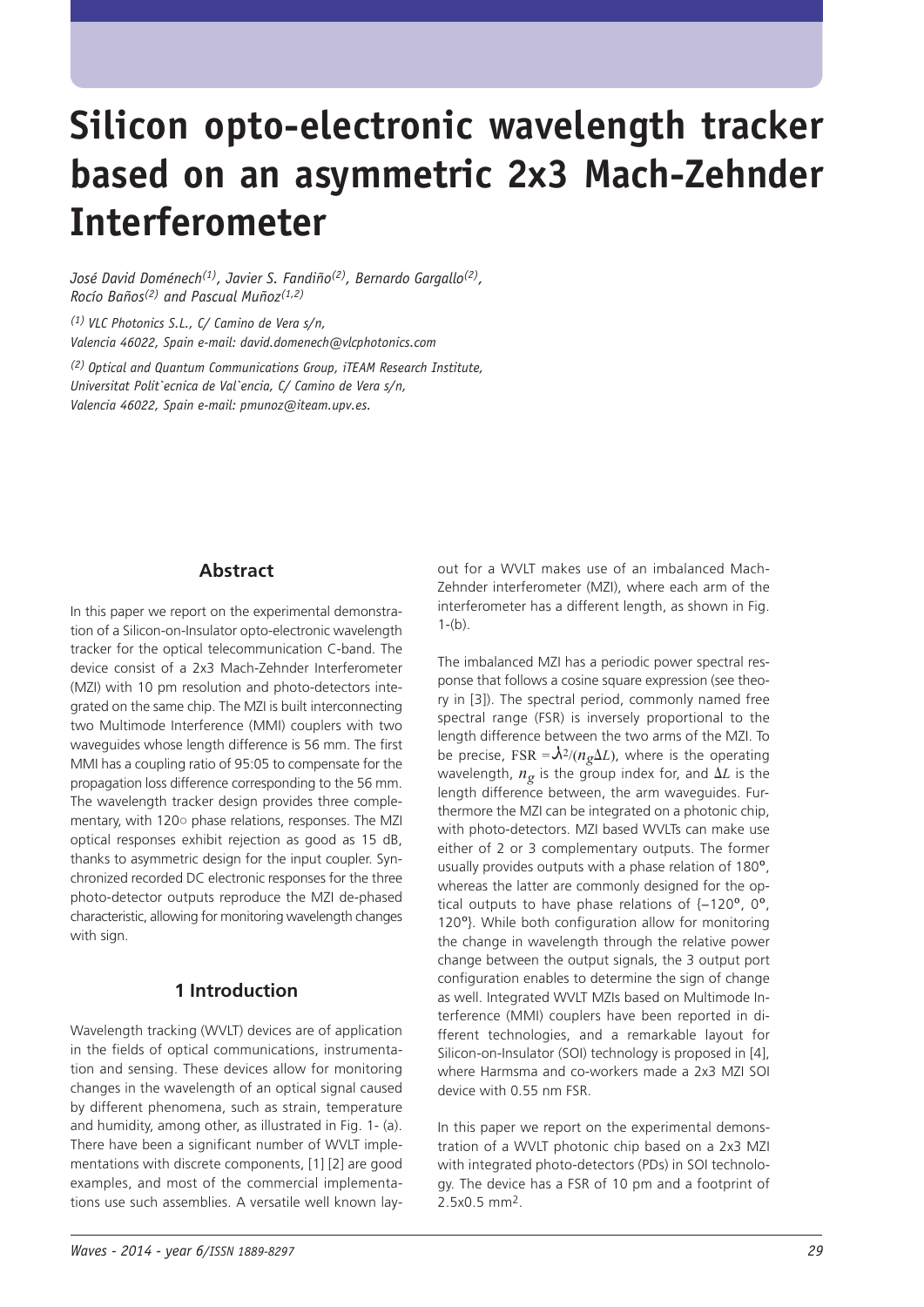

**Figure 1.** Wavelength tracker concept (a) and sketch of a 2x3 Mach-Zehnder Interferometer based on Multimode Interference couplers (b).

The paper is structured as follows. Section 2 reviews the design and fabrication of the MMIs. Section 3 describes the design and experimental demonstration of the WVLT. The conclusion and outlook are given in Section 4.

#### **2 Multimode Interference couplers**

The MMI couplers can be designed for an arbitrary coupling ratios following the design rules by Besse and coworkers [5], and supported by Beam Propagation Method (BPM) commercial software optimizations [6]. Full details are given in our previous work [7].

The design of all the MMIs was carried out in three steps: i) cross-section analysis and 2D reduction, ii) analytical approach and iii) numerical BPM optimization. The cross section consists of a buried oxide layer of 2 microns height, capped with a 220 nm Si layer and a  $SiO<sub>2</sub>$  overcladding. Rib waveguides, with 130 nm etch depth from top of the Si layer, were used in the design stage.

Firstly, for the cross-section analysis a film-mode matching mode solver was used [6]. For a given MMI width, the first and second mode propagation constants,  $\beta_0$  and  $\beta_1$  respectively, were found for a wavelength of 1.55  $\mu$ m for TE polarization, and the beat length  $L_{\pi} = \pi /(\beta_0 - \beta_1)$ was computed from these. For the case of all the MMIs subject to design, the body width was set to 10  $\mu$ m. The effective indices for the first and second mode given by the solver are  $n_{eff,0}$ =2.84849 and  $n_{eff,1}$ =2.84548. Therefore the beat length results into L=257.61 µm. Secondly, analytic design rules for canonical [8] and arbitrary coupling ratio [5] MMIs were used. These rules provide, for a given MMI width, an analytic approximation for the MMI body length, named  $L^0$ , from the previously calculated  $L_{\pi}$ , and for the case of arbitrary ratio, the width variation and body geometry (named type A, B, B symmetrized, C and D in [5]). The analytic approximations for the 95:05 MMI lengths is:

$$
L^0 = \delta_W \frac{1}{3} \left( 3L_\pi \right) \tag{1}
$$

where  $3L_{\pi}$  is the distance for the first direct (not mirrored) image [8] and  $\delta W = 1 - 2\Delta W/W$ , with *W* the MMI body width and  $\Delta W$  the MMI body widening/na-<br>*rrowing* rrowing.

The final step consists of using BPM for a MMI having input/output tapered waveguides. Tapers are required to minimize the MMI excess loss, imbalance and reflections as described in [9] [10]. Hence, BPM is used to find iteratively both the MMI length and the input/output tapers width. The optimization process has as target to minimize the coupler imbalance, i.e. that the ratios at both outputs match the target, and to maximize the overall optical power with respect to the input, i.e. to minimize the excess loss. The optimization process starts with a fixed set of taper width and MMI length. The starting taper width was set to  $3 \mu$ m. The taper length was set to 50.0 µm, which is sufficiently large for adiabatic linear tapering as per [?]. The MMI length was set to the values obtained through the aforementioned analytic formulas. They provide an MMI length that does not account the tapering of the input/outputs, which in turn modifies the propagation conditions in the multimode waveguide. Therefore, for the initial guess of taper width, the length of the MMI is solved numerically in a first step. Next, the width of the taper is varied. Both parameters are iteratively changed following update and minimization numerical methods commonly now, until a solution is found for the coupling ratios, having as stop condition a tolerance of 0.01. The optimization was performed firstly<br>for  $\lambda = 1.55$  um, and finally cross chacked for the dofor  $\lambda$  = 1.55 µm, and finally cross-checked for the design wavelength interval, 1.525-1.575 µm.

The MMI devices were fabricated in a multi-project wafer technology at the Institute of Microelectronics of Singapore [11]. A photograph of the fabricated devices is given in Fig. 2-(a). The coupling ratio for the 95:05 device is plotted in Fig. 2-(b).The results show good agreement with target coupling ratios, where deviations are approximately in the range of  $\pm 0.01$ . Further details on fabrication reproducibility between dies and wafers is supplied in [7].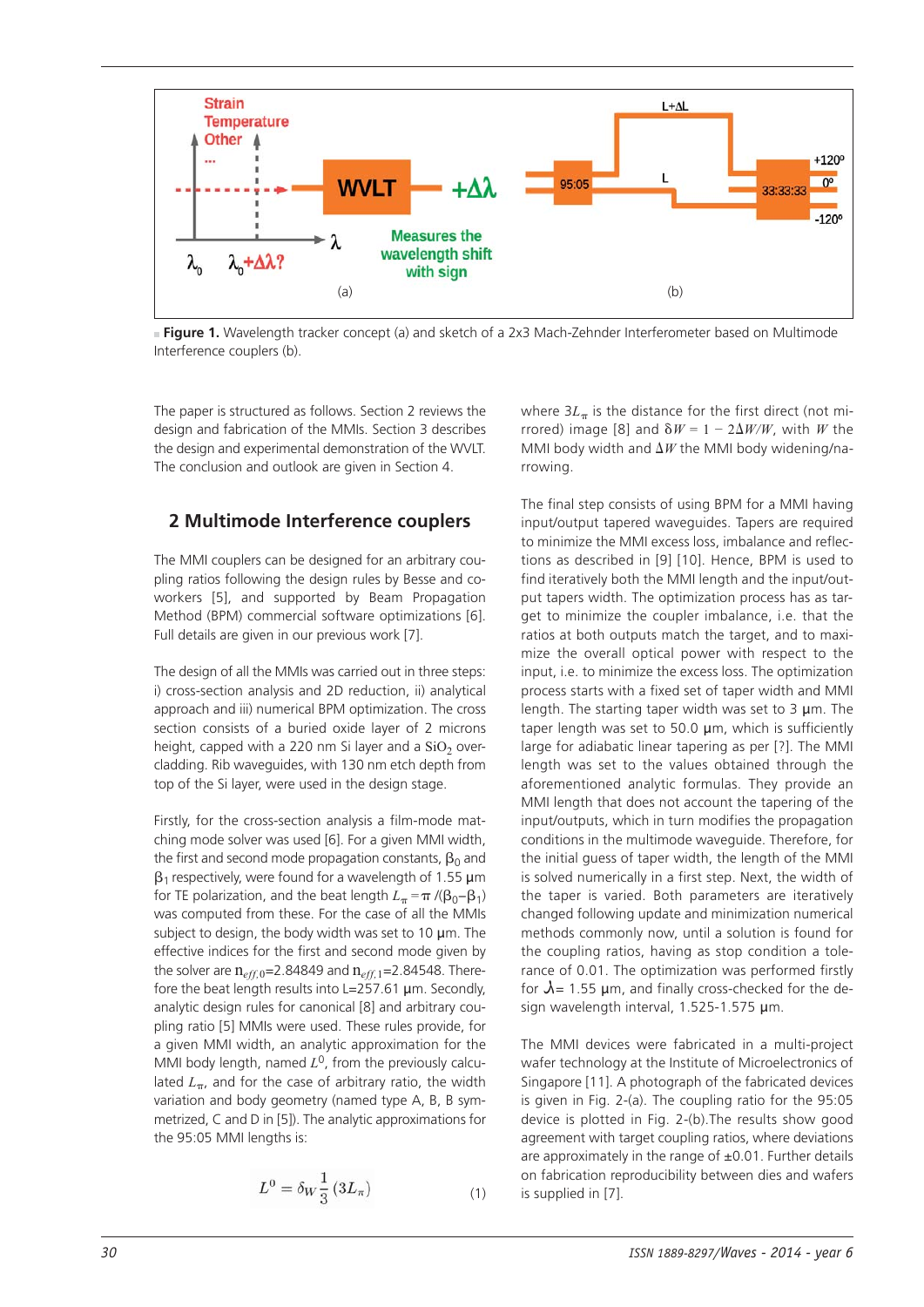

**Figure 2.** Multimode Interference coupler fabricated devices (a) and C-band characterization of the 95:05 coupler (b).

#### **3 MZI wavelength tracker**

The WVLT was designed for, and fabricated in, a multiproject wafer technology by the OpSIS platform at IME Singapore as the MMIs. The process allows for passive and opto-electronic active areas, as p-n junction modulators and photo-detectors. An optical microscope picture of the device is given in Fig. 4-(a). The device is composed of a 2x2 MMI input coupler and a 3x3 MMI output coupler. The couplers are designed in a shallowly etched areas, and designed following the rules in [8]. The output coupler has a 33:33:33 coupling ratio. The inputs/outputs to the couplers are tapered and all the dimensions were numerically optimized using a Beam Propagation Method (BPM) commercial software [6]. The two outputs of the first coupler are connected to the top and bottom inputs of the output coupler with strip waveguides of 450 nm width. One of the connections is a straight waveguide, whereas the other is a spiral waveguide of 56 mm, which for a group index of 4.25 corresponds to a FSR of 10 pm. The input coupler is designed to have a 95:05 coupling ratio, so as to compensate the large loss imbalance between the short and long arm, in order to attain the maximum rejection in the MZI spectral response. The output coupler outputs are connected to Y-branches. One output of each Y-branch is connected to a PD, and the other is used as test optical output. Focusing grating couplers (FGCs) are used as light input/output structures.

The chip was held in a vacuum chuck, whose temperature was kept to 25° C using a temperature controller (TEC). Fibers, at angle of 74º from the chip normal, were aligned to the input/output FGCs using motorized translation stages, as shown in the photograph of Fig. 3-(a). Firstly, the spectral response of the MZI was measured. A tunable laser source synced with an an Optical Spectrum Analyzer (OSA) was used to acquire traces with 1 pm resolution. The traces, normalized with respect of a straight waveguide, are shown in Fig. 4- (b) for a wavelength interval around 1549.83 nm for the three outputs labeled 0, 1 and 2 in the figure. The spectral displacement between the traces correspond approximately to one third of the FSR, in agreement with the designed phase relations for the output MMI coupler. Despite the chip temperature was controlled, we observed spectral drifts of  $\pm 1$  pm in the measurements from a nominal position, in the scale of se-



**Figure 3.** Vertical fiber characterization setup (a) and tunable laser, optical spectrum analyzer and data acquisition module (b) photographs.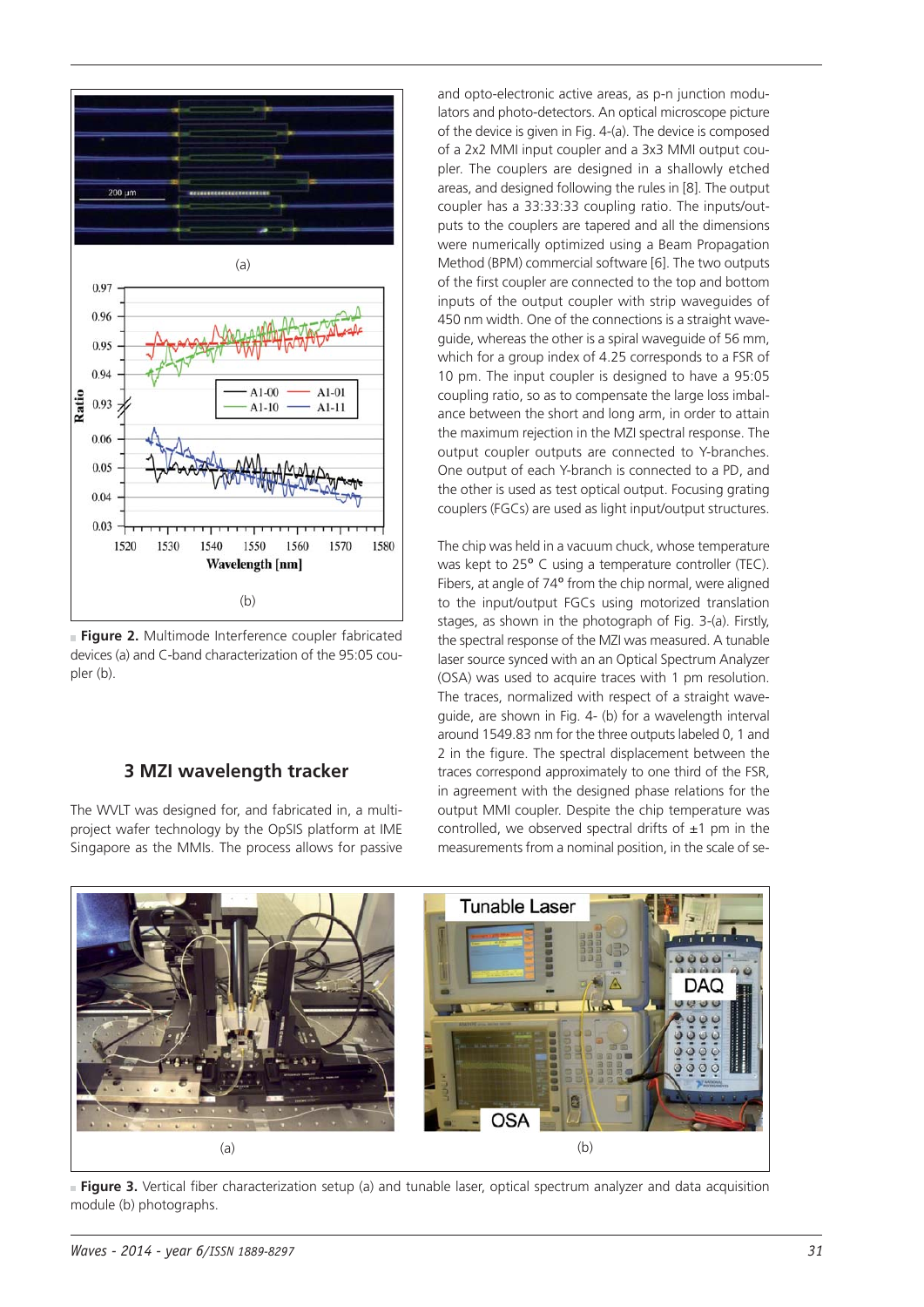

**Figure 4.** Optical microscope image of the fabricated device (a) MZI I/O spectral traces with respect of 1549.83 nm (b) and synchronized electronic traces (c) for the three WVLT channels.

veral tens of seconds, which we attributed to the limited resolution of the TEC. The rejection ratio attained in all the responses, defined as the difference between maximum and minimum value in a period, is at least around of 15 dB, thanks to the asymmetric input MMI coupler.

Secondly, the setup was conditioned to measure the optoelectronic response of the WVLT. Probes were used to contact the PD pads, Fig. 4-(a) lower right corner. Each probe was then loaded with a 10 k resistor, and the PDs were biased at -2V. In absence of optical input we observed a dark current of 2 µA. The three resistors where then probed and connected to three channels of a data acquisition (DAQ) card, which allows for recording simultaneously the voltage corresponding to the current change in the three PDs. A tunable laser (TL) was then used as input, to be swept in steps of 1 pm. A photograph of the setup is shown in Fig. 3-(b). Furthermore, LabViewTM programs were deployed to control simultaneously the TL sweep and the DAQ recording, in order to obtain synchronized data at all the outputs. The results are shown in Fig. 4-(c). They correspond to smoothed data using a moving average of 10 points. The TL start and end wavelengths were set to 1550 nm and 1550.090 nm respectively, and the sweep was started iteratively. The traces in (c) are shown in a given time where, on the left hand side, the currents acquired have random value, since the TL is returning to the start wavelength. After this period of time (around 2.3 s in the figure) the sweep starts and the voltages recorded reproduce the sinusoidal variation of (b), with a one third

period de-phased relation as well. Panel (c) top axis shows the sweep time translated into wavelength change from 1550 nm (negative values are arbitrarily labeled to represent the TL return time).

# **4 Conclusion and outlook**

In conclusion, we have reported the experimental demonstration of a SOI opto-electronic wavelength tracker. The device is based in a 2x3 Mach-Zehnder interferometer, with 10 pm resolution, equipped with photodetectors. The optical transfer function exhibits the phase relations of one third of the FSR, as expected from the design of the output MMI coupler. The optical rejection attained is at least as good as 15 dB. The opto-electronic transfer functions, recorded synchronously at the photo-detectors, reproduce the targeted tracking responses.

# **Acknowledgement**

The authors acknowledge financial support by the Spanish CDTI NEOTEC start-up programme, the Spanish MICINN project TEC2010-21337, acronym ATOMIC, the Spanish MINECO project TEC2013-42332-P, acronym PIC4ESP, project FEDER UPVOV 10-3E-492 and project FEDER UPVOV 08-3E-008. B. Gargallo acknowledges financial support through FPI grant BES-2011-046100. J.S. Fandiño acknowledge financial support through FPU grant AP2010-1595.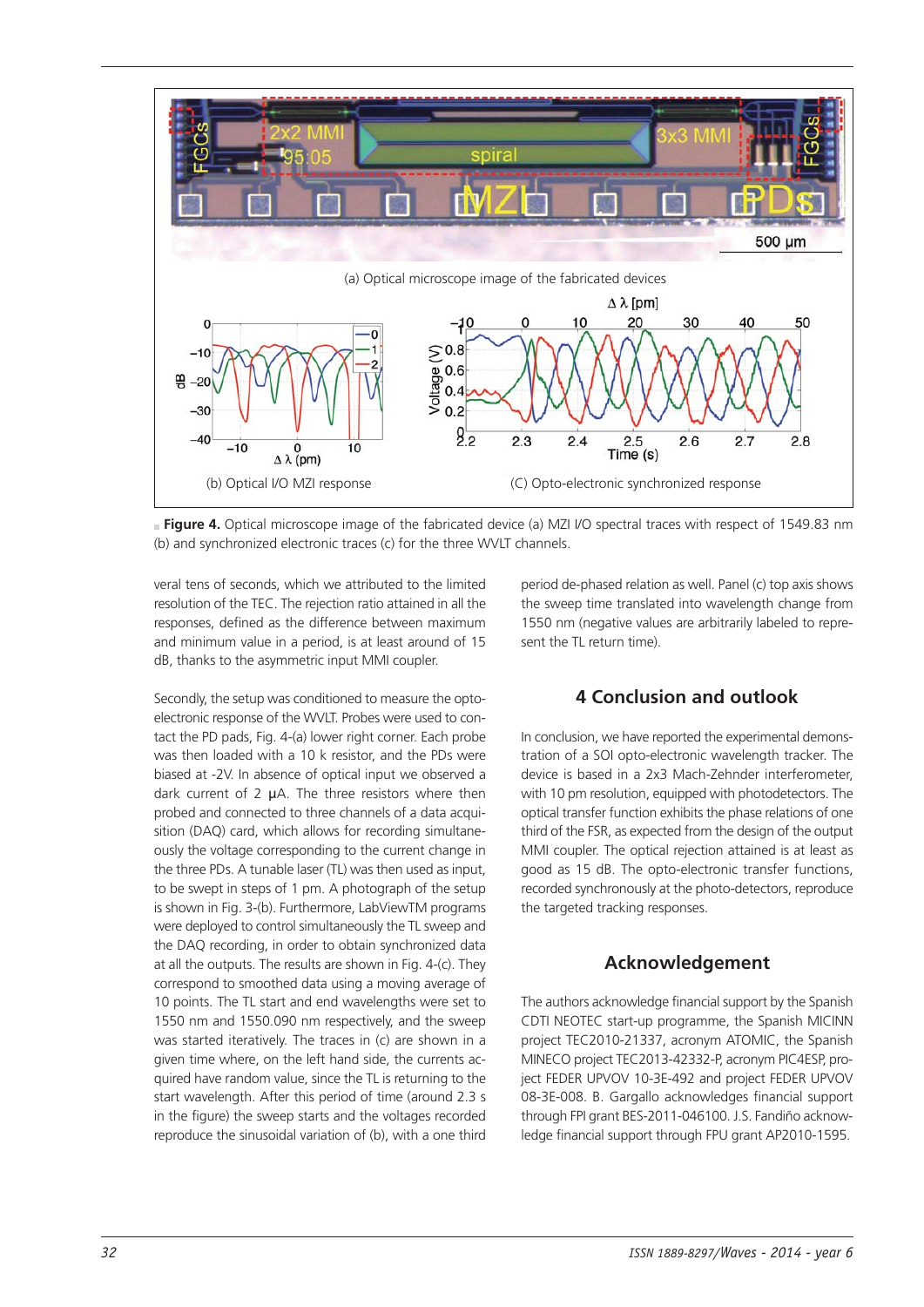## **References**

- [1] A. D. Kersey, T. Berkoff, and W. Morey, "Multiplexed fiber bragg grating strain-sensor system with a fiber fabry–perot wavelength filter," *Optics letters*, vol. 18, no. 16, pp. 1370–1372, 1993.
- [2] M. Todd, G. Johnson, and B. Althouse, "A novel bragg grating sensor interrogation system utilizing a scanning filter, a mach-zehnder interferometer and a 3× 3 coupler," *Measurement Science and Technolo gy*, vol. 12, no. 7, p. 771, 2001.
- [3] M. Teich and B. Saleh, *Fundamentals of photonics*, 2nd ed. Wiley Interscience, 2007.
- [4] P. Harmsma, J.-P. Staats, D. Lo Cascio, and L. Cheng, "Three-port interferometer in silicon-on-insulator for wavelength monitoring and displacement measurement," in *European Conference on Lasers and Electro-Optics*. Optical Society of America, 2011, p. CK P26.
- [5] P.-A. Besse, E. Gini, M. Bachmann, and H. Melchior, "New 2×2 and 1×3 multimode interference couplers with free selection of power splitting ratios," *Lightwave Technology, Journal of*, vol. 14, no. 10, pp. 2286–2293, Oct 1996.
- [6] "FieldDesigner and OptoDesigner software packages," http://www.phoenixbv.com/, 2014.
- [7] J. Doménech, J. Fandiño, B. Gargallo, and P. Muñoz, "Arbitrary coupling ratio multimode interference couplers in silicon-on-insulator," *Lightwave Technology, Journal of*, vol. 32, no. 14, pp. 2536–2543, 2014.
- [8] L. B. Soldano and E. C. Pennings, "Optical multimode interference devices based on self-imaging: principles and applications," *Lightwave Technology, Journal of*, vol. 13, no. 4, pp. 615–627, 1995.
- [9] R. Halir, I. Molina-Fernández, A. Ortega-Monux, J. Wanguemert-Pérez, D.-X. Xu, P. Cheben, and S. Janz, "A design procedure for high-performance, rib-waveguide-based multimode interference couplers in silicon-on-insulator," *Lightwave Technology, Journal of*, vol. 26, no. 16, pp. 2928–2936, Aug 2008.
- [10] M. T. Hill, X. Leijtens, G. D. Khoe, and M. K. Smit, "Optimizing imbalance and loss in 2× 2 3-db multimode interference couplers via access waveguide width," *Journal of lightwave technology,* vol. 21, no. 10, p. 2305, 2003.
- [11] C. Galland, A. Novack, Y. Liu, R. Ding, M. Gould, T. Baehr-Jones, Q. Li, Y. Yang, Y. Ma, Y. Zhang, K. Padmaraju, K. Bergmen, A. E.-J. Lim, G.-Q. Lo, and M. Hochberg, "Systems and devices in a 30 ghz siliconon-insulator platform," in *European Conference on Optical Communications*, 2013, p. Mo.3.B.2.

## **Biographies**



**José David Doménech** was born in Alfafar, Valencia (Spain). He received the B.Sc. degree in Telecommunications from the Escuela Politécnica Superior de Gandia (EPSG), Valencia, Spain, in 2006, the M.Sc. degree in Technologies, Systems and Networks of Communication from the Universidad

Politécnica de Valencia (UPV), Valencia, Spain, in 2008 and the Ph.D. degree in photonics in 2013 at the Universitat Politècnica de València within the Optical and Quantum Communications Group. He has been involved in several national and international research projects. He has published over 10 papers in international refereed journals and over 20 conference contributions. J.D. Doménech received the Intel doctoral student honor programme award in 2012 in recognition for his work during his Ph.D. He is co-founder and CTO of the spin-off company VLC Photonics, devoted to the design of photonics integrated circuits in multiple integration technologies.



**Javier S. Fandiño** was born in Orihuela (Alicante), in 1987. He received the bachelor degree in Telecommunications engineering and the M.S. degree in Technology, Systems and Telecommunications Networks, both from the Universidad Politécnica de Valencia (Spain),

in 2010 and 2011, respectively. In 2011, he joined the Optical and Quantum Communications group (GCOC), where he was first engaged in the experimental demonstration of an all-optical 2R regenerator for extended PON networks. At present, he is currently pursuing his PhD in telecommunications engineering in the GCOC, supported by the Spanish Ministry of Science and Innovation trough a FPU (Formacin de Personal Universitario) scholarship. His research topics include design and characterization of photonic integrated circuits (both in Silicon-On-Insulator and InGaAsP), and their potential applications in coherent optical communications and microwave photonics.



**Bernardo Gargallo** was born in Valencia, Spain, on August 29th, 1986. He received the M.Sc. in Telecommunication Engineering from the Universitat Politècnica de València (UPV) in 2011. He is currently pursuing the Ph.D. Degree at the Optical and Quantum Communications Group (OQCG), ITEAM Research Institute,

UPV. His research has been focused on the design of integrated optical circuits to be applied in coherent communications, spectrometry and signal analysis.